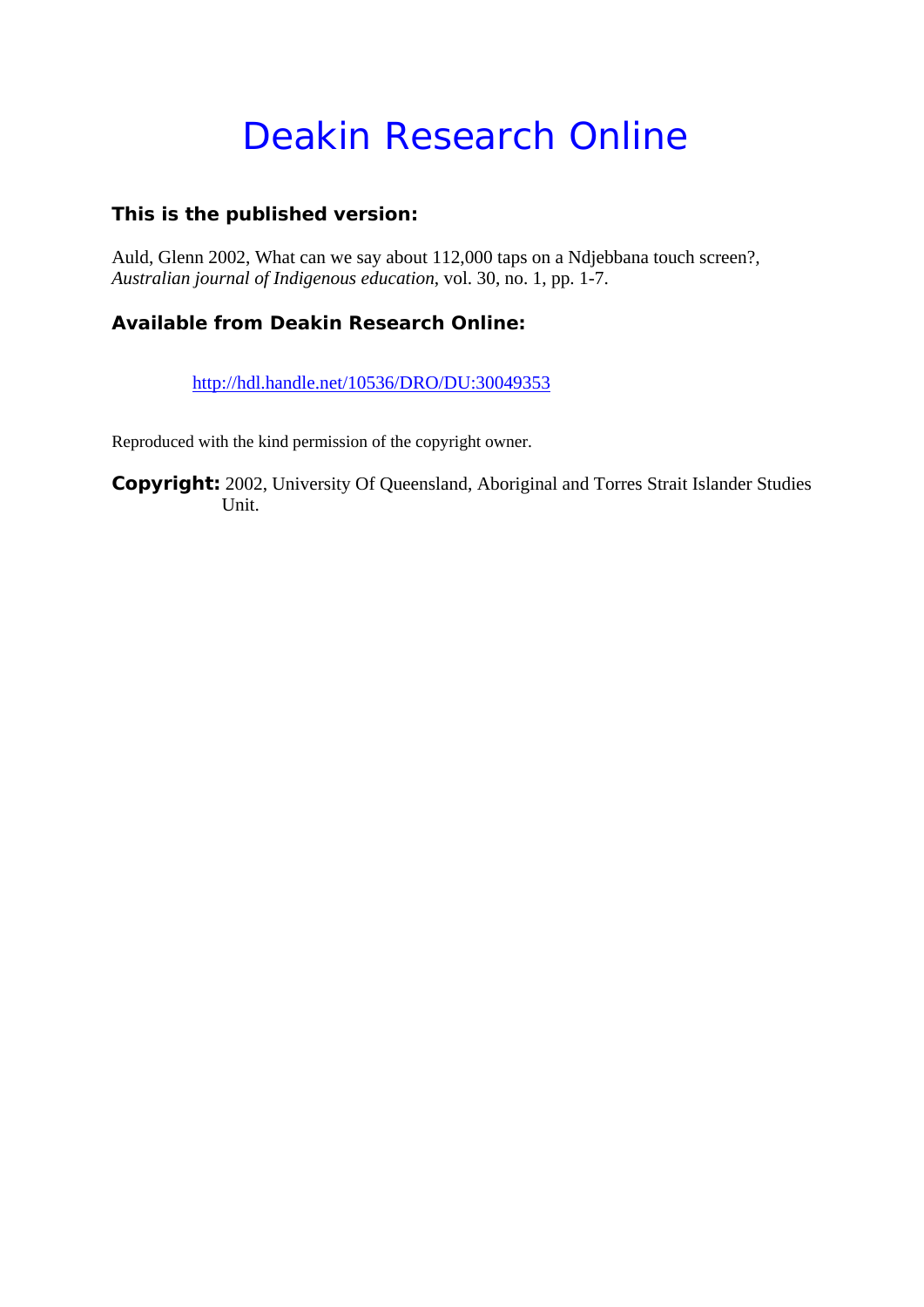# **Section A: Teaching and Learning**

# **What Can We Say about 112,000 Taps on a Ndjebbana Touch Screen?**

**GlennAuld** School of ITMS University of Ballarat

.<br>.<br>.<br>. \

~: .,"

, ,I t li<br>linguage "

Copyright Agency Limited (CAL) licensed copy. Further copying and communication prohibited except on payment of fee per Copy or Communication and otherwise in accordance with the licence from CAL to ACER. For more information contact CAL on (02) 9394 7600 or info@copyright.com.au



### **Abstract**

This paper reports on the use of touch screens to display simple talking books in a minority Indigenous Australian language. Three touch screens are located in an informal context in a remote Indigenous Australian community. The popularity of the computers can be explained by the form of the touch screen and by the intertextual and hybrid nature of the talking books. The results suggest the Kunibidji choose to transform their own culture by including new digital technologies which represent their social practice.

# **Introduction**

As the relationship between computers and language learning is becoming more integrated (Warschauer, 1996), a new electronic literacy is

developing (Warschauer, 1999). Computers have been used to promote the teaching and learning of English with Indigenous Australian students (Steen, 1997; Fryer, 1987; O'Donoghue, 1992). There are only a few studies which report on the computer being used to support Indigenous Australian languages (Dench, 1991; Darvall, 1986) and culture (Henderson, 1996; Nathan 2000; Tafler, 2000). The majority of the studies of computer use by Indigenous Australian students have been conducted in the school context (Woodside, 1985; Fleer, 1989; Coldwell, 1988).

This study takes place in Maningrida with the Kunibídji people who all speak Ndjébbana as their first language. About 200 Kunibidii live in Maningrida, along with1800 Indigenous Australians and 100 Balanda (non-Indigenous Australians). This study investigates the use of the computers to support the teaching and learning of Ndjebbana in an informal setting. For the purposes of this study electronic Ndjebbana Talking Books were created and displayed on touch screen computers placed in the children's homes.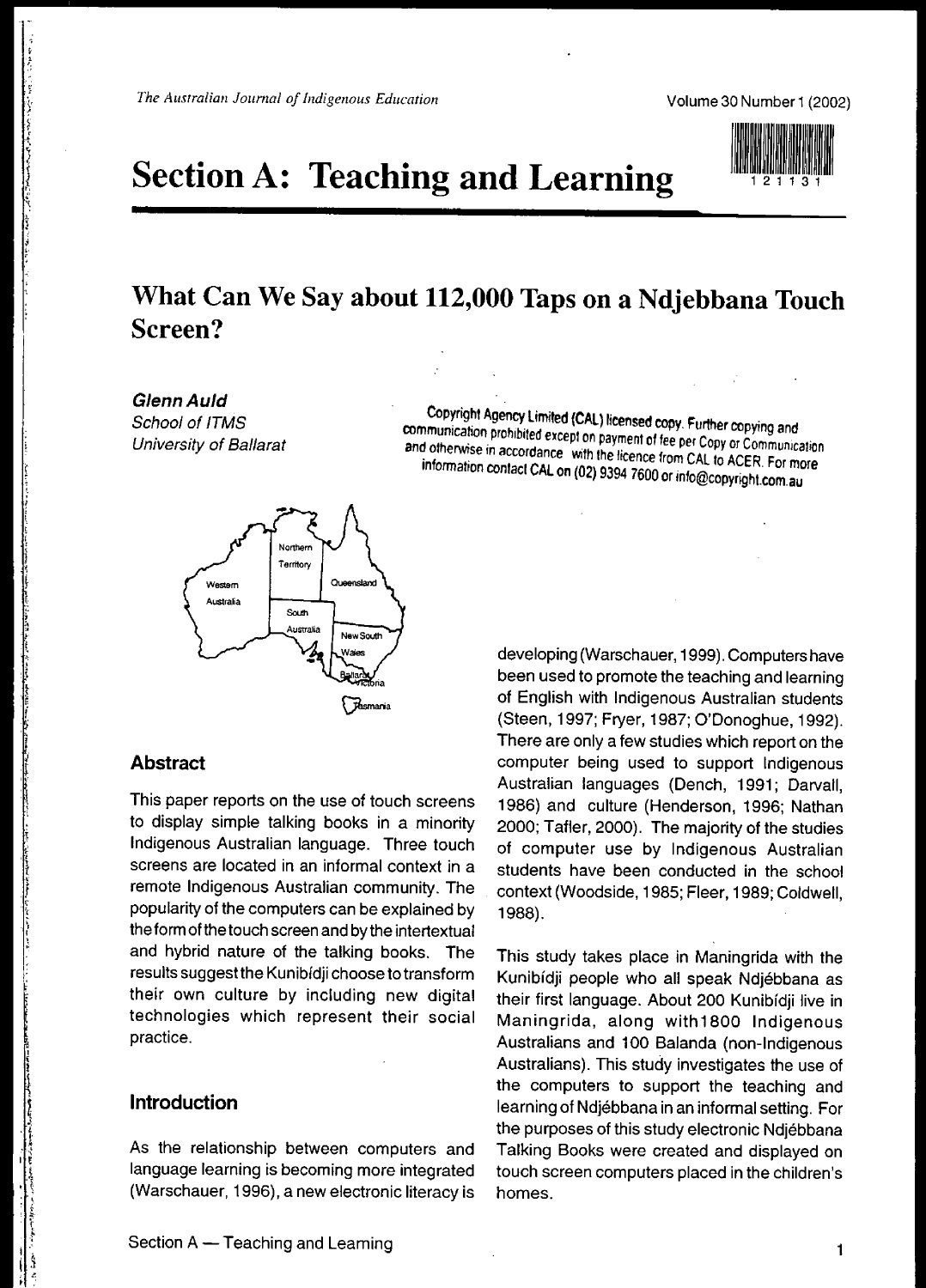Volume 30 Number 1 (2002)

Thisstudy isimportantas itexposuresthe Kunibfdji children to electronic literacies in their first language. As the number of Indigenous languages is rapidly decreasing (Dixon, 1991; Kraus, 1992), the study will provide knowledge about whether the Kunibidji choose to use the computerto access the NdjebbanaTalking Books onthe touch screen computers. As the electronic literacies are becoming a new powerful global discourse (New London Group, 1996; Warschauer, 1999:10), the Kunibidji should have the choice to access these new literacies in their first language for their empowerment.

# **Project methods**

For the purposes of this project, 96 Ndjebbana Talking Books were created in Macromedia Director®, amultimedia-authoring program, using digital cameras, scanned pictures, recorded sound and text. The Talking Books are displayed on special Apple Imac computers with a touch screen overthe monitor. This means the students can access the electronic talking books without the need for a mouse or keyboard as touching the screen is the same as clicking the mouse. The interface of the touch screen is completely in Ndjebbana and operated in an off-line environment. There is no menu across the top of the interface inEnglish and the NdjebbanaTalking Books begins as the touch screen starts up.

Abutton displaying the picture and title represents each talking book. As the print literacy of the children reading the books is limited, the buttons were made fairly large, with six of these on one screen. There are16 pages, each with six buttons for six different books. These are presented in a cyclical fashion so there is no first or last page. There are arrows at the bottom of the screen which turned another 'page'. Turning over page 16, the children come to page 1 and visa versa. When the children quit a book, they are sent randomly, by the touch screen, to one of these pages of buttons. This was part of the design of the Ndlebbana Talking Books so that children would become familiar with the different buttons available.

When the children press a button the specified book is opened. Each Ndjebbana Talking Book is presented as a series of pages with elements of text, sound and pictures. Each page has a picture and some text. When a page is opened, the sound plays and each word of the text of that page highlighted as it is read. There are three buttons at the bottom of each page, two tor tuming the pages and one to stop the book.

The stories in the Ndjebbana Talking Books reflect the range of Kunibidji lifeworlds and social practice. Some Ndjebbana Talking Books report the many trips to the Kunibidji country where links with the land and sea are reinforced, while others are of daily life in Maningrida. These stories were captured on digital camera. From these pictures texts were developed, and then sound recorded. Other Ndjébbana Talking Books were made from colouring the black and white pages from old Ndjebbana printed books made over 20 years ago.

Embedded inthe designofthe NdjebbanaTalking Books is a series of counters. The counters are activated by opening a book, turning a page in a book or by turning a page of buttons. The book number, page and time are recorded, as well as the button page and time. However, the batteries operating the clock went dead half way through the project, so the times recorded are wrong. These counters did provide data on which book was opened and what button pages were flicked through before the next book was chosen.

There were several reasons for collecting these data. Firstly, due to the informal context of the study, it would show whetherthe children wanted to access the computer at home. While they appear to enjoy using the computers at school, they may be only a marginally better choice than listening to the non-Indigenous teachers speak English. The results would tell us if the children like accessing the computers around their houses. A second reason was that the data would reflect the independence of the children's access. The children were not observed in this study around the touch screens. The quantitative data from the counters were the only data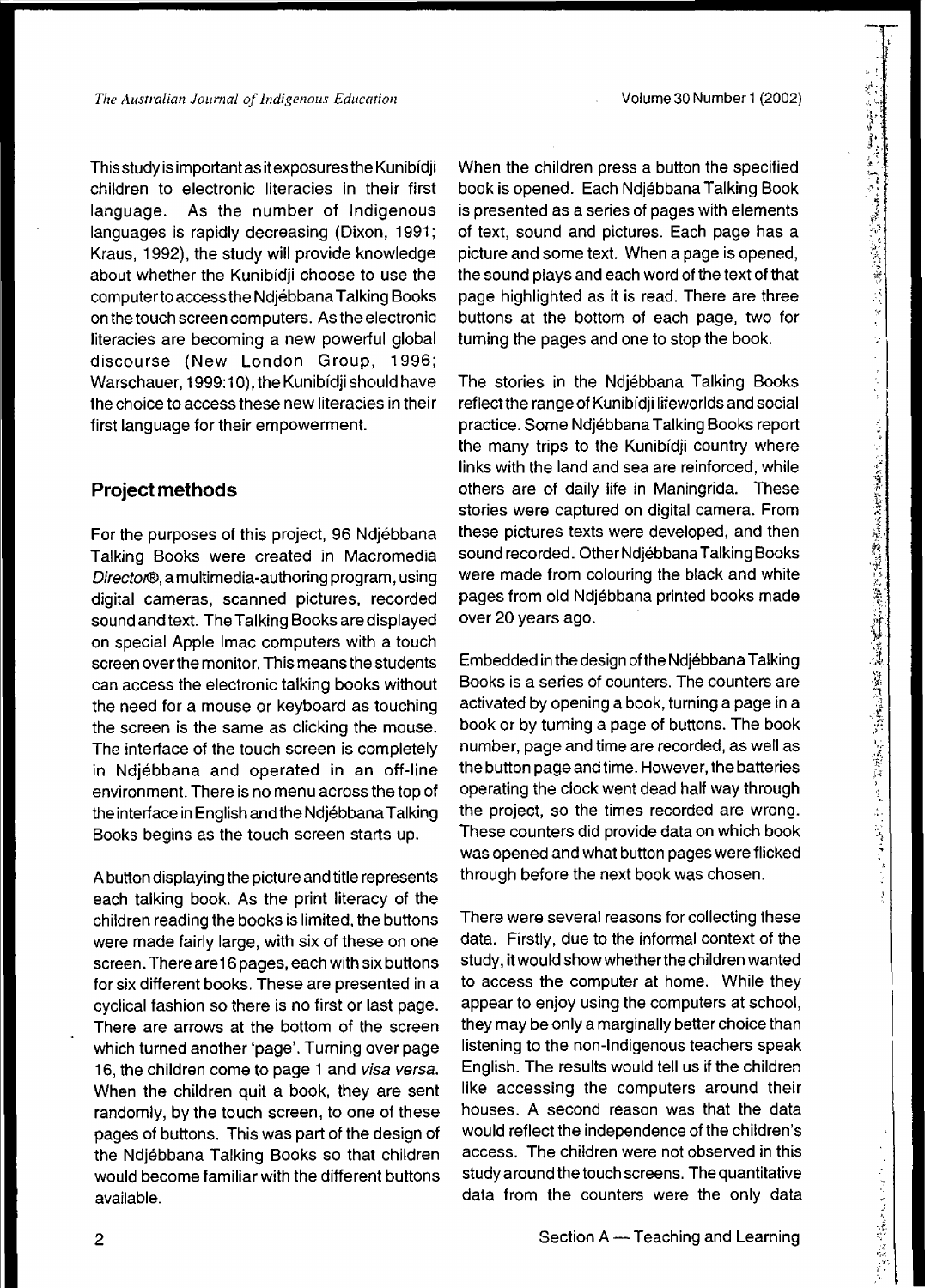recorded, which was invisible to the Kunibidji using the computer. A third reason for collecting these data was that the results would give the Kunibfdji a voice about the use of touch screens in such a context for their own language purposes. All the individual interactions with the computer can be aggregated to provide the rest of the world with a message from the Kunibidji.

#### **Results**

I,

i' ,. !

f l'I: The results from the interaction around the touch screens are listed below. There were three computers.

| Location | <b>Dates</b><br>available | Days<br>available | No. of<br>taps |
|----------|---------------------------|-------------------|----------------|
| 1        | 25/11/01-10/1/02          | 47                | 76508          |
| 2        | 25/11/01-9/12/01          | 15                | 20763          |
| 3        | 23/12/01-10/01/02         | 18                | 15209          |

- § Number of days the touch screens were in the houses: 80
- § Number of button pages accessed: 45,614
- § Number of pages of Ndjebbana Talking Books accessed: 66,671
- § Total taps on the touch screens: 112,480
- § Numberof times the buttons to book links were touched: 11,214
- § Number of times the book to button links were touched: 10,585

While the results show the popularity of each book, they are not presented here, as the variation of text sound and pictures makes analysis complex. The complexity and length of the text was different between books. Younger children spoke in some books, while adults spoke in others. Digital photographs and hand drawings were used as the pictures in different books. The age of the photographs, texts and sound varied as well. Trying to work out Why a book was popular was difficult with these confounding variables. The results do not explain who used the books. Parents havetold me that the children were the main users; however adults were sometimes watching and telling the children to open specific books.

### **Discussion**

The popularity of the touch screens and of the Ndjebbana Talking Books is discussed below. The results are examined from a variety of perspectives to explain Why the combination of touch screen form and Ndjebbana Talking Book content was a successful way to approach Computer Assisted Ndjebbana.

The Kunibidji formed a strong relationship with the computer. There are two elements to the Kunibidji relationship with the touch screen. First, the touch screens were displayed near where English videos were shown on television. This gave the children achoice of two languages. Lee and Brown(1994) suggest agency is a 'gathering of things in which our humanity is said to reside'. The large numbers of interactions with the touch screen may be a function of children choosing to access Ndjebbana on a new medium. The Kunibfdji's interaction with contextualised resources on the touch screen suggests that







Section A - Teaching and Learning 3 and  $\frac{1}{3}$  and  $\frac{1}{3}$  and  $\frac{1}{3}$  and  $\frac{1}{3}$  and  $\frac{1}{3}$  and  $\frac{1}{3}$  and  $\frac{1}{3}$  and  $\frac{1}{3}$  and  $\frac{1}{3}$  and  $\frac{1}{3}$  and  $\frac{1}{3}$  and  $\frac{1}{3}$  and  $\frac{1}{3}$  and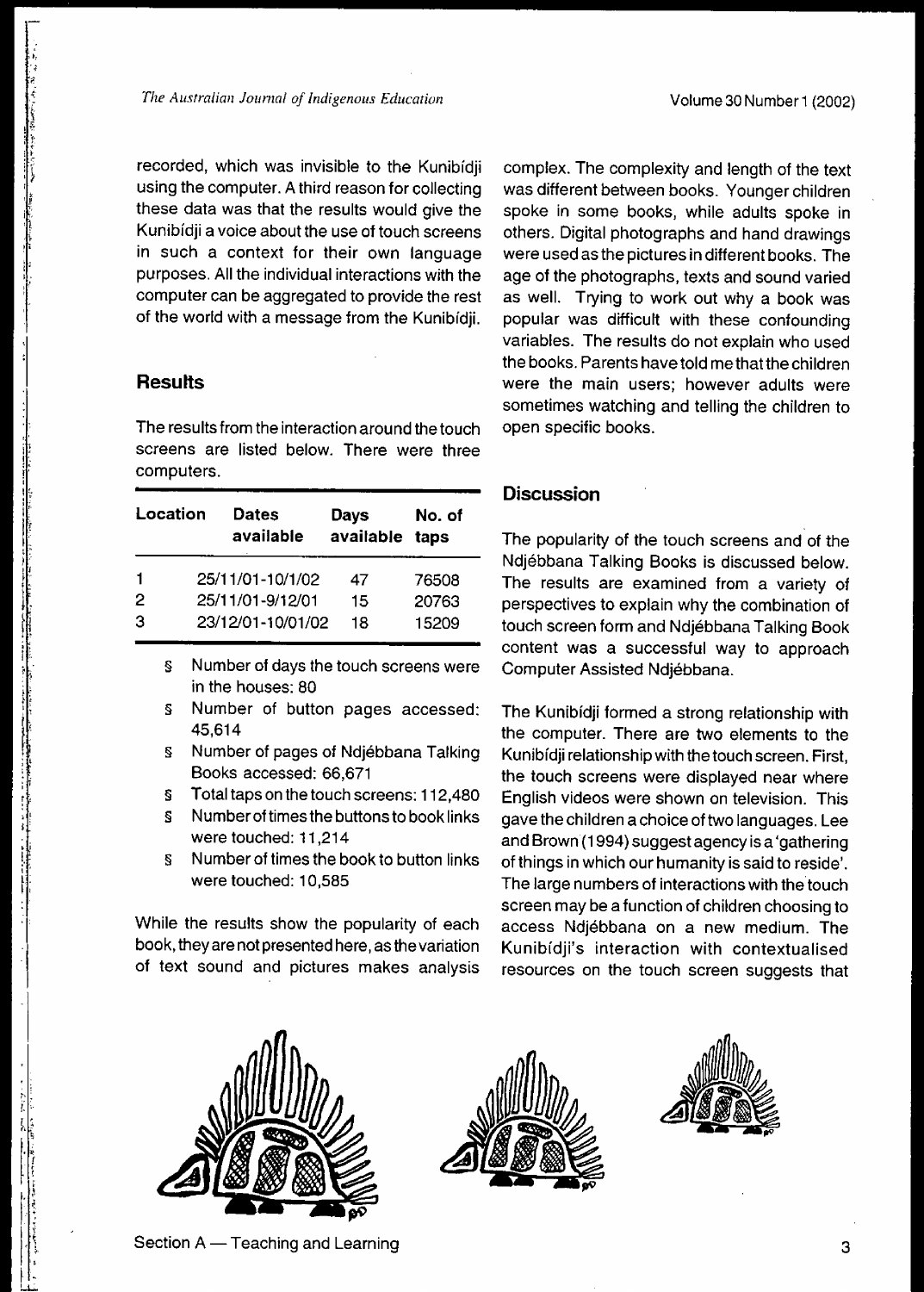「大学は時代を入りまするのです。

法贷单位 医二氯苯甲 医后居老鼠

simple Ndjébbana Talking Books compete rather well with television.

A second feature of the interaction with the touch screen is the large number of taps on the button pages. From the results, 40% of the interaction with the computer was turning the button pages to access specific books. This result could be seen from two perspectives. Firstly, the large number of books gave the Kunibidji a choice of books to access. One person could stay at the computer a long time to read all the books. The large number of turns of the button pages could be seen as the user learning to navigate through the large number of books. A second way the figure could be explained isthe contextualisation of the resource to the user. While all the books were in Ndjébbana, they could be contextualised evenfurtherbychoosingbooksthatwere read by relatives or had images of relatives on specific pages.

The results also suggest the transformation of the computer has been successful. Transformations are the basis of any successful networks (Latour, 1999:15-16) and in this case the computer has been transformed to accommodate its new use by the Kunibidji. The computer was transformed from a single user, interconnected machine in a school or office to a multiple-usertouch screen displaying contextual literacy resources on demand. If the high number of taps on the touch screen is a measure of its success, then the transformation of the computer is important in providing access to the Talking Books by a large number of Kunibídji. Levy (1997) suggests the computer needs to be transparent, which was achieved in this project by the creation of simple Ndjébbana Talking Books presented on the touch screens located in an informal context.

The results suggest the transformation of Kunibidji social practice is also occurring. While the results could be used to support a repetitive learning style, as outlined by Harris (1980:84), the interaction with the computer is best described inawillingness by the Kunibfdjito be transformed by a new technological literacy. Transformed practice as defined by the New London Group (1996) as 'transforming meaning to work inother contexts or cultural sites'. The results demonstrate how Kunibfdji can be constructed as 'masters at transformed practice' (Nakata, 2000:119). From the results, the Kunibfdji are choosing to use simple electronic literacies to support the teaching and learning of Ndjebbana. However, implicit in the development of the Talking Books are Indigenous and non-Indigenous collaborations which transform the available literacies of both groups. When the Talking Books on touch screens are available to the Kunibfdji in their homes, these informal contexts are transformed into sites where Kunibfdji social practice is represented by a new digital literacy.



The independence of this transformation is important. While the design and creation of the Talking Books were reliant on collaborative Indigenous and non-Indigenous partnerships, the Kunibidji independently accessed the finished Ndjébbana Talking Books on the touch screens. The results demonstrate the Kunibidji's choice to learn new literacies which will transform their situated practice. Whether linguists have been criticised for 'reducing Pacific languages to writings' (Mulhauser, 1990) or promoting a literacy that 'reflects the truth' (Mulhauser, 1996), the Kunibfdji choose to readthe writings oftheTalking Books which contain a new intertextuality

The popularity of the Talking Books may be described by their intertextuality. Kristeva (1980:69) identified intertextuality as a process of connecting texts to other texts and connecting the readerto the author. The Ndjebbana Talking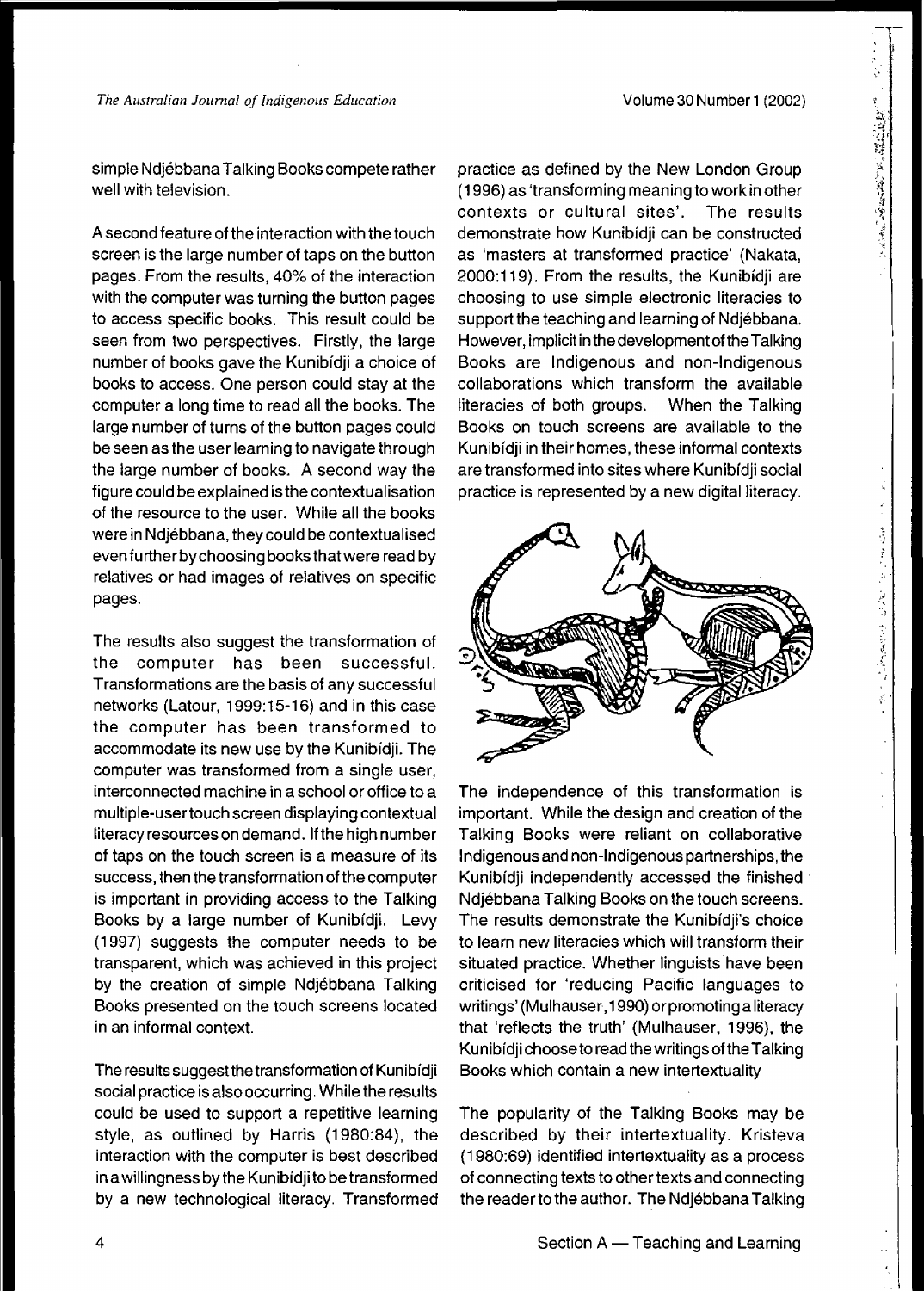:- "

., !

"

I· ! I' I' ·. j.

; I ·

, , .; 1 ,  $\mathbb F$ ·, :j · "

Books connect the user of the computer to the reader of the text. Because the reader's voice can be identified, the user of the touch screen can connect to the reader through a myriad of relationships. The intertextuality of this new sound channel means the users are more connected to digital texts than printed books.

The intertextuality of linking texts to each other is also found in the results. There were 11,214 buttons tapped to link buttons to books and the books were linked back to the buttons 10,585 times. This intertextualisation of a Kunibídji cultural resource means different users could find a book to suit their needs. This connectedness of different Kunibfdji to a range of Talking Booksmay be important in explaining the high frequency of use of the touchscreens.

Along with intertextuality, the hybridity of the resource needs to be established. The hybridity draws on the available designs of meaning to make new ones (Cope and Kalantsis, 2000). Both oral and written Ndjebbana were valued in the productionofthe Ndjebbana Talking Books in a collaborative process between Indigenous and non-Indigenouspeople. Youngchildrenwho were learning to speak Ndjebbana were constructed as valued contributors when their reading was recorded and used in the pages of the books. Older Kunibidji with a strong oral tradition became active contributors to the new hybrid texts. Some older Kunibfjdi, who could not read, were happy to repeat the text after another person read the text. When the Talking Books were completed, children could hear these older people read the stories and watch the text highlight each word as it was read. The situational and participatory nature of oracy (Ong, 1982:45-50) is reflected in the design of the Ndjebbana Talking Books contributing totheir hybridity. The Talking Books represent a hybridity between oral and printed Ndjebbana, which valued every Kunibfdji as a potential contributor.



# **Implications**

There are several implications of the results of this study. The first implication of this study concerns two-way education. One of the dilemmas of parental demands of Indigenous Australian children is that they should respect the Indigenousway while being powerful inwider society by being critically literate (Parkin, 1997). This computer may be able to satisfy both demands on Kunibídji children, when their culture is constructed as 'dynamic, open and forever undergoing transformation' (Cope and Kalantsis, 2000:205). The acceptance of the computer displaying Talking Books intheir houses suggest the Kunibfdji children are learning more than cultural identity and the skills of print literacy in their first language. They are exposed to understandings of multimodality and sociotechnical literacy, which will provide strong foundation in critical social literacy. The acceptance of the touch screen suggests the technologising of Ndjebbana is a path the Kunibfdji intend to pursue. As we move to 'superculture in a communication age' (Lull, 2000), the Kunibfdji are carving out their own digital space where Ndjébbana language and Kunibfdji culture are represented in a unique off line environment.

The second implication comes from the Kunibfdji voice behind the results, This is important, as many alienated minority groups have trouble articulating and realising their own research interests (Ivanitz, 1999). The Kunibídji have spoken by collaboratively creating the 96 Ndjebbana Talking Books and their voices are also embedded in the demonstrated machine agency with the touch screens. Using a broad social semiotic perspective, as outlined by Kress (1985: 99), the creation and interaction with the Ndjebbana Talking Books is systemically meaningful. The results suggest the Kunibfdji value the Ndjébbana Talking Books on touch screens in an informal context. This unique form of media provides new possibilities in a flexible mode of delivering Indigenous issues back tothe community. The archival role of the touch screens may have some application in storing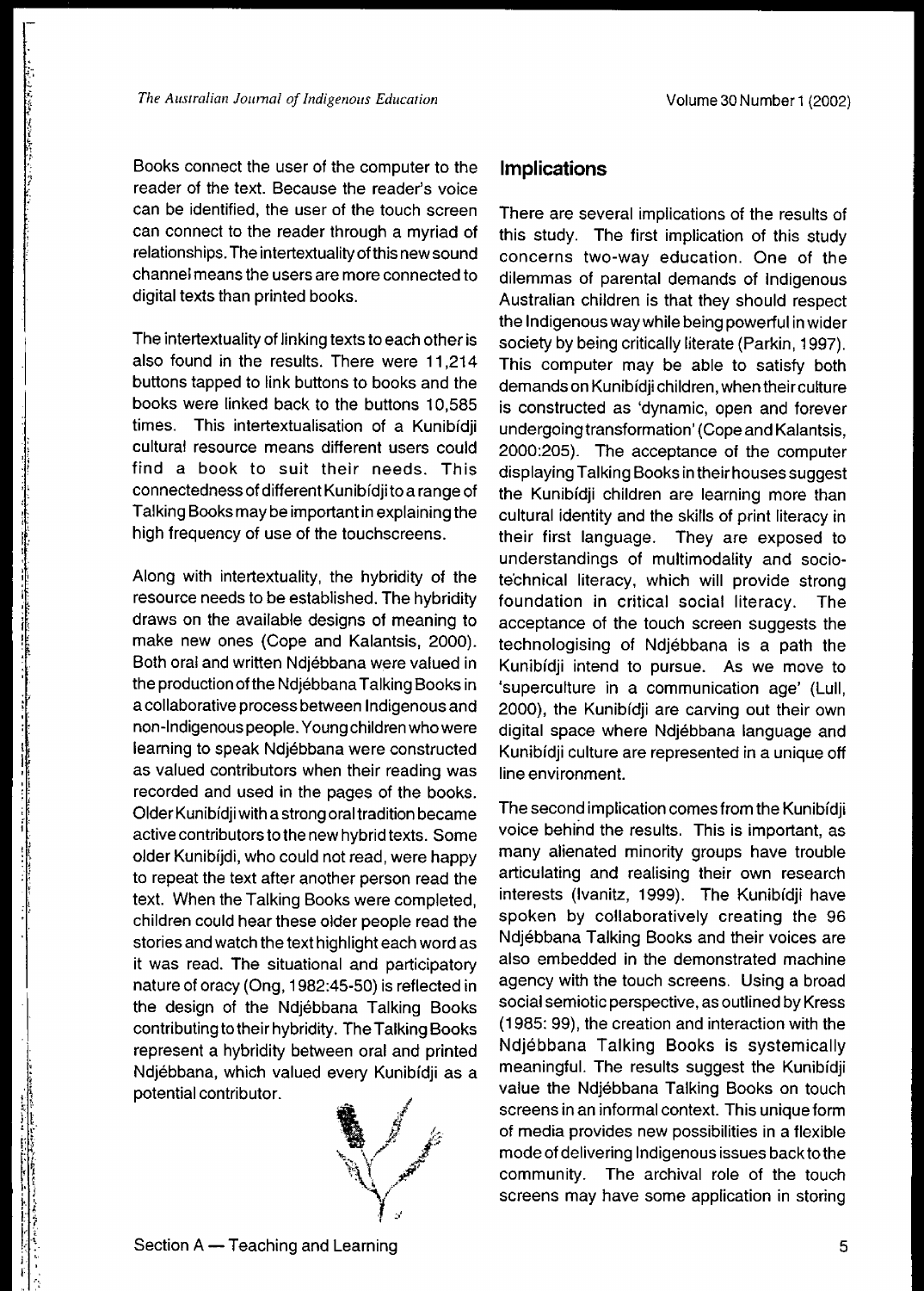,

 $-11$ 

; t" t" f" d" i"

.' " ,

 $\frac{1}{2}$ 

Ť.

reports which are presented on demand in an accessible form,

The final implication is the transferability of the studyto other two-way learning programs. Barson (1997) suggests the'form and design refer to the product or process of project-orientated approaches to computers. Given the diversity found in Indigenous Australian education (Davies, Grove and Wilkes, 1997; Partington, 1998), the form or product relating to the Talking Books on the touch screen may have limited transferability. This range suggests a similar transformation of the computer may not be the best solution for anotherminority Indigenous Australian language program. Warshauer and Donaghy (1997), for example, highlight how an Indigenous people who speak a common vernacular language in more than one location can use the computer in a connected way to create and communicate texts.

The stages of design, creation and presentation ofthis project may have some use when planning to implement computer-assisted language for a minority Indigenous Australian language. Part of the reason for such a large numberof taps on the touch screen is due to keeping the phases of design, creation and presentation separate. The design phase of this study began by identifying the 'sociotechnical practices that construct what counts as the ability to read' (Bruce, 1997) and then using specific software and hardware for the project. The creation phase matched the computer's capabilities to the demands of the specific Indigenous language-learning context (Wyatt ,1988) in the production of electronic texts. The presentation phase was aligned to a criticalviewoftechnology (Feenberg, 1991)where Indigenous Australians struggle for access and command of new technologies.

### **Conclusion**

Given the choice, the Kunibídji access Ndjébbana Talking Books on touch screens in their own homes. The large number of taps on the touch screen suggests the computer could be a useful tool inan informal context to expose the Kunibfdji children to electronic literacies in Ndjebbana.

The children would learn aspects of intertextualisation and hybridity inthe Ndjebbana Talking Books which can be applied to other media and other languages.

The Kunibfdji have spoken through the creation of the Ndjebbana Talking Books andthe 112,480 taps on the touch screens around their houses. The process of hearing the Kunibidii voice through the interaction around the touch screens is an important process in the empowerment of the Kunibfdji people. The implications of this choice of technology needs further consideration by both Kunibfdji and non-Kunibfdji stakeholders.

#### **References**

- Barson, J. (1997). Space, time and form in the projectbased foreign language classroom. In R. Debski, J. Gassin, and M. Smith (Eds.), Language Leaming through Social\_Computing, Occasional Paper Number 16, pp. 1-37. Melbourne, Australia: The University of Melbourne Printing Service,
- Bruce, B. C. (1997). Critical issues literacy technologies: What stance should we take? Journal ofLiteracy Research 29(2): 289-309.
- Coldwell, R. (1988). Can Aboriginals really use computers? ACS Bulletin Sept, 14-16.
- Cope, B. and Kalantzis, M. (2000) Designs for social futures. In B. Cope and M. Kalantzis (Eds), Multiliteracies: Literacy learning and designs of social futures. London: Routledge, pp. 203-234.
- Davies, A., Grove, E. and Wilkes, M. (1997). Review of literature on acquiring literacy in a second language. In P. McKay (Ed.), The Bilingual Interface Project Report: The relationship between first language development and second language acquisition as students begin learning English in the context of schooling, Commonwealth of Australia.
- Darvall, K. (1986). Computers and Aboriginal literacy. The Aboriginal Child at Schoo/14(4): 3-8.
- Dench, P. (1991). Some computer strategies for achieving literacy in Australian languages: The Yintarri project. The Aboriginal Child at School 19(2): 3-15.
- Dixon, R.M.W. (1991). The endangered languages of Australia, Indonesia and Oceania. In R.H. Robins and E.M.Uhlenbeck (Eds), Endangered Languages. Oxford:Berg.
- Feenberg, A. (1991). Critical Theory of Technology. New York: Oxford University Press.